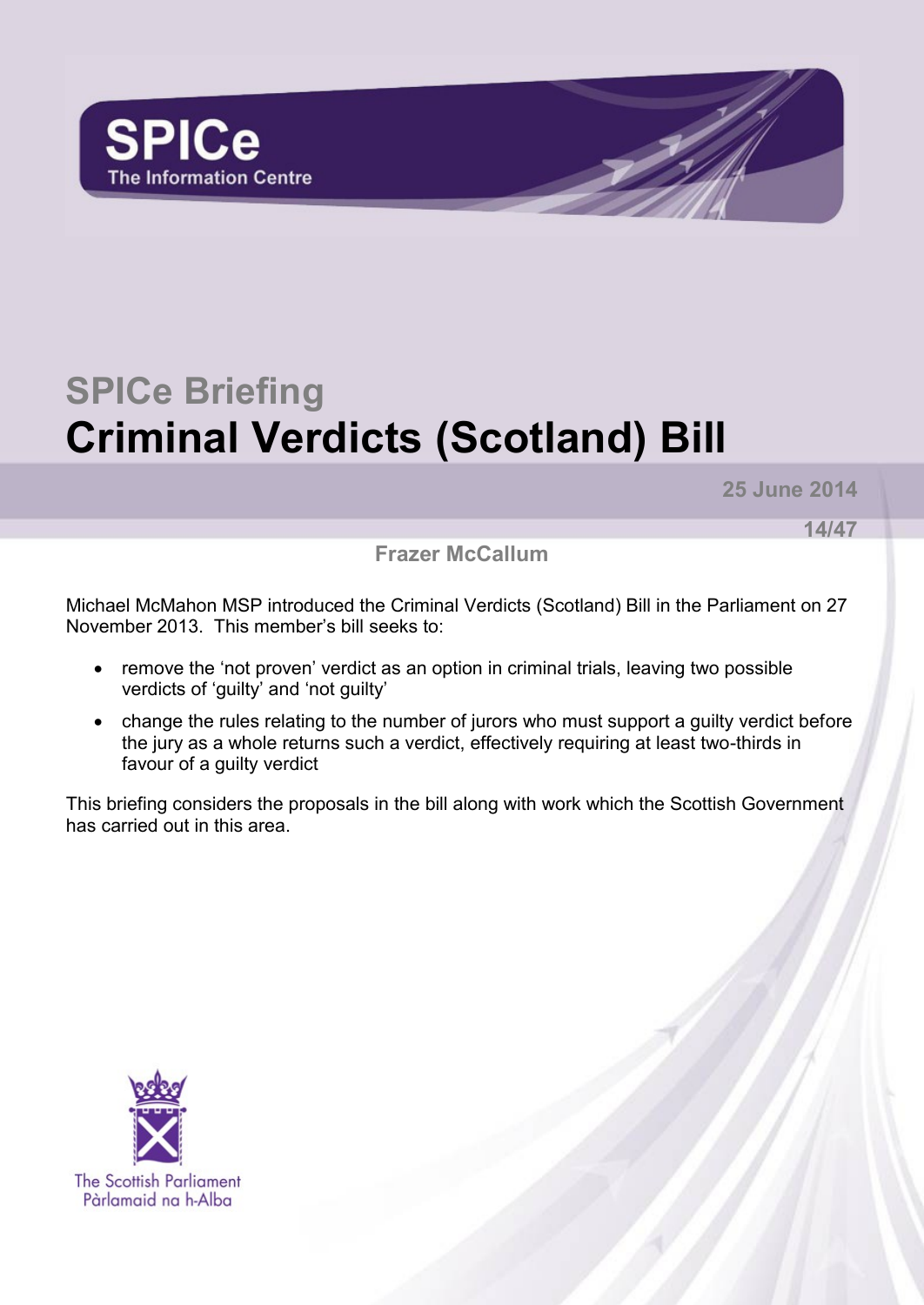## **CONTENTS**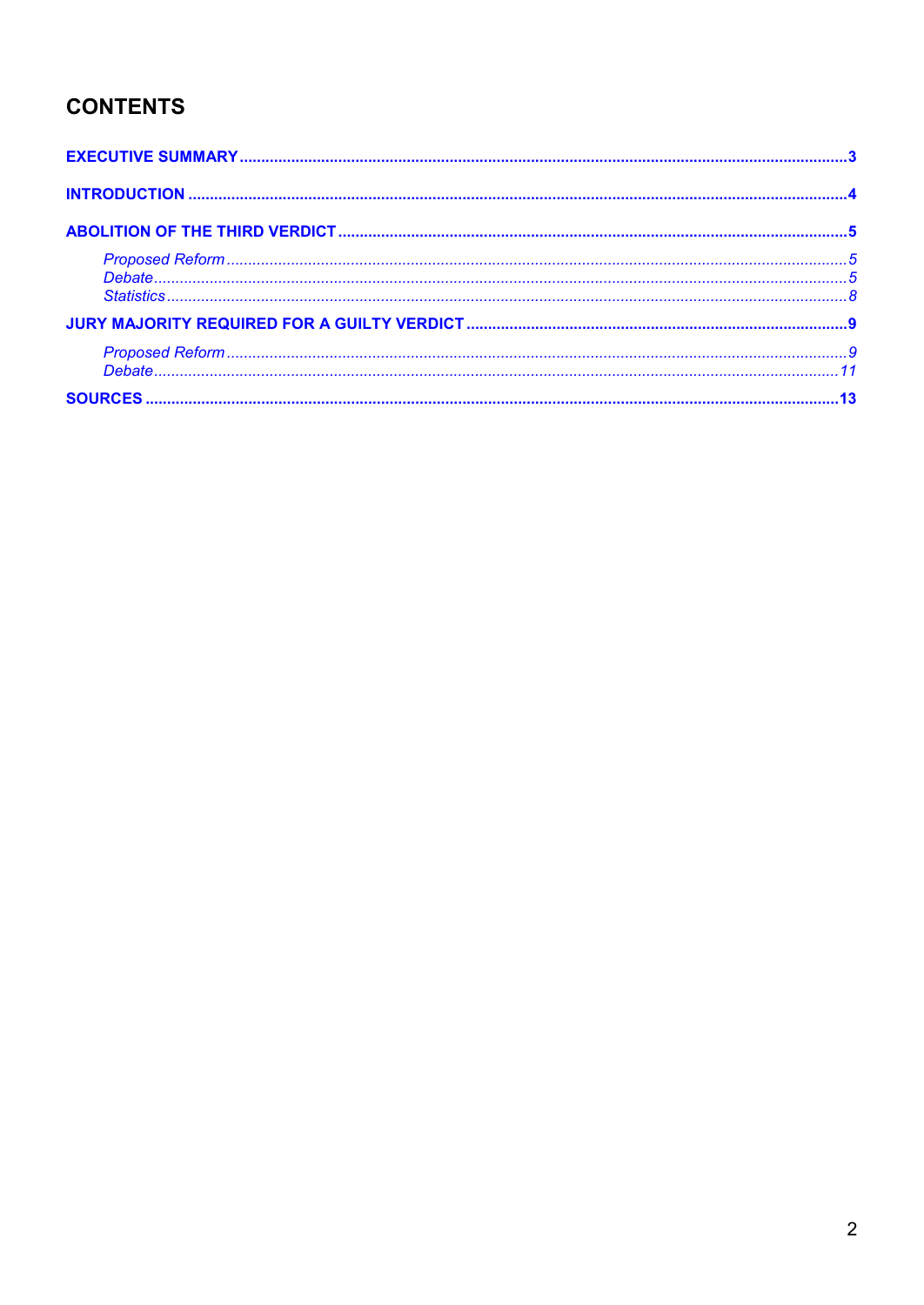

## **EXECUTIVE SUMMARY**

<span id="page-2-0"></span>The Criminal Verdicts (Scotland) Bill seeks to:

- remove the 'not proven' verdict as an option in criminal trials, leaving two possible verdicts of 'quilty' and 'not quilty'
- change the rules relating to the number of jurors who must support a guilty verdict before the jury as a whole returns such a verdict, effectively requiring at least two-thirds in favour of a guilty verdict

The Criminal Justice (Scotland) Bill, introduced by the Scottish Government, includes provisions seeking to make the same change in relation to juror support required for a guilty verdict. There are, however, differences in the policy grounds underlying the proposals in the two bills. The Scottish Government has also indicated that it intends to ask the Scottish Law Commission to carry out a review of the not proven verdict.

In 2012-13, the percentage of people proceeded against who were acquitted on the basis of a not proven verdict was approximately 4% under solemn procedure and 0.5% under summary procedure. The picture for particular offences varied, with the not proven verdict representing a significantly higher proportion of outcomes in relation to some offences (eg rape).

Criticisms which have been levelled against the not proven verdict include:

- where the prosecution cannot prove its case beyond reasonable doubt, the presumption of innocence dictates that the accused should be found not guilty, without any scope for some sort of 'half-way house'
- the verdict is not always well understood and may cause confusion for jurors and the general public

The verdict has found support on various grounds, including that it may provide a safeguard against wrongful conviction. It has also been argued that any change in this area should be considered in the context of a wider review.

With regard to the level of juror support required for a guilty verdict, the current rules allow a jury to return a verdict of guilty based on a simple majority (ie eight out of fifteen jurors). This has been criticised as being inconsistent with the requirement on the prosecution to prove its case beyond reasonable doubt. On the other hand, it has been argued that any increased majority required for conviction should not be so high that it acts as a barrier to justice.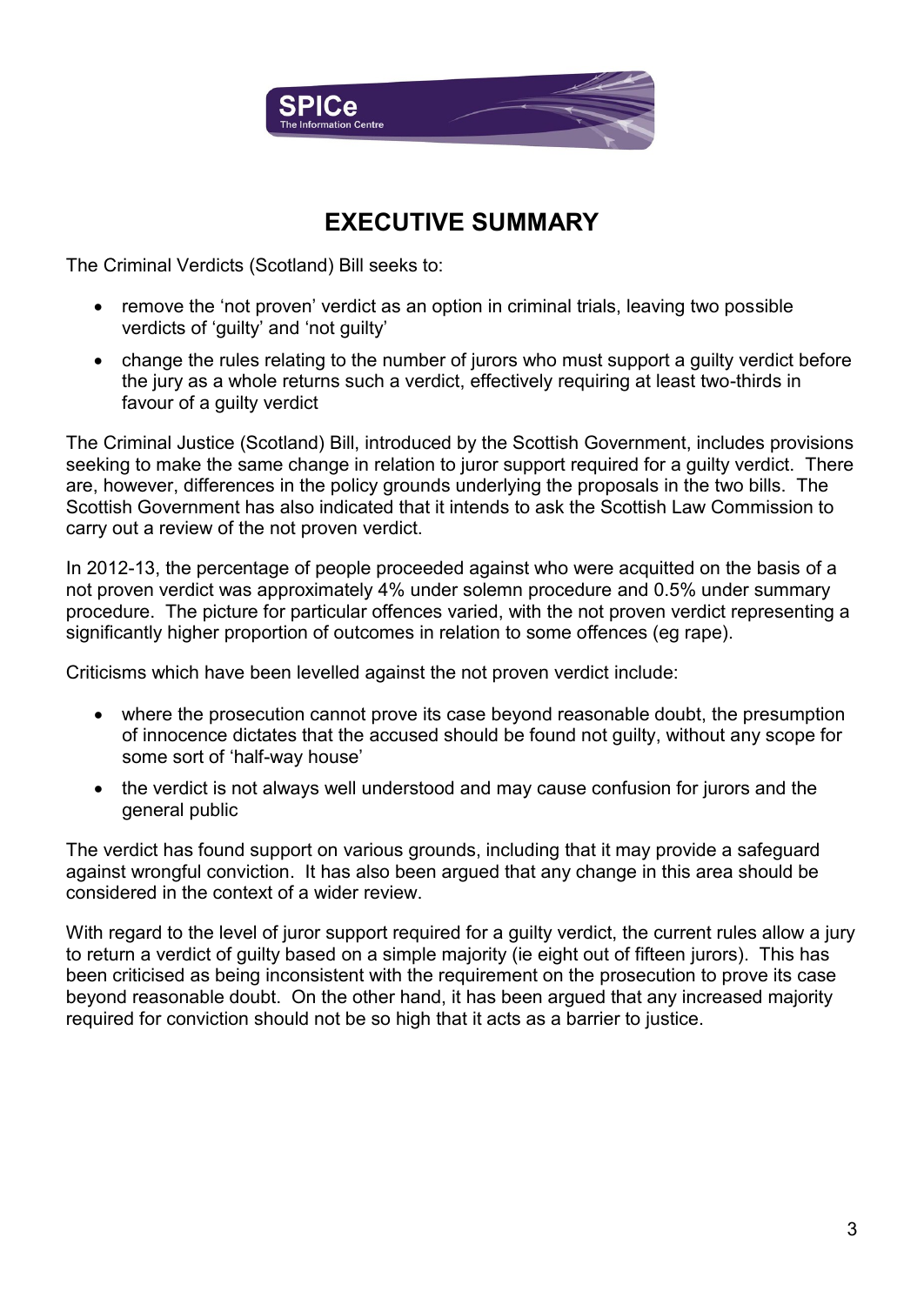## <span id="page-3-0"></span>**INTRODUCTION**

The [Criminal Verdicts \(Scotland\) Bill](http://www.scottish.parliament.uk/S4_Bills/Criminal%20Verdicts%20Bill/b42s4-introd.pdf.pdf) was, together with [explanatory notes](http://www.scottish.parliament.uk/S4_Bills/Criminal%20Verdicts%20Bill/b42s4-introd-en.pdf) (including financial memorandum) and a [policy memorandum,](http://www.scottish.parliament.uk/S4_Bills/Criminal%20Verdicts%20Bill/b42s4-introd-pm.pdf) introduced in the Scottish Parliament in November 2013 by Michael McMahon MSP. It seeks to:

- remove the "not proven" verdict as an option in criminal trials, leaving two possible verdicts of 'guilty' and 'not guilty'
- change the rules relating to the number of jurors who must support a guilty verdict before the jury as a whole returns such a verdict, effectively requiring at least two-thirds in favour of a quilty verdict

In 2012, Michael McMahon *consulted* on his proposals for legislation in this area.<sup>1</sup> A summary [of consultation responses,](http://www.scottish.parliament.uk/S4_MembersBills/Summary_of_responses_Criminal_verdicts_updated_Oct_13.pdf) produced by the Parliament"s Non-Government Bills Unit (NGBU), was published the following year.<sup>2</sup>

Also during 2012, the Scottish Government published a [consultation paper](http://www.scotland.gov.uk/Publications/2012/12/4628) seeking views on a number of legal reforms which might be considered desirable if, as the Government proposed, the general requirement for corroboration in criminal cases was abolished. The options in relation to which views were sought included removing the not proven verdict and changing the rules relating to the level of juror support required for a guilty verdict. Responses to this consultation are available **online** (Scottish Government 2013a).

The [Criminal Justice \(Scotland\) Bill](http://www.scottish.parliament.uk/S4_Bills/Criminal%20Justice%20(Scotland)%20Bill/b35s4-introd.pdf) (as introduced by the Government in June 2013) includes provisions seeking to move to a system under which a guilty verdict requires the support of at least two-thirds of the jury. Further information on the Criminal Justice (Scotland) Bill is set out in an earlier **SPICe briefing** (McCallum 2013). Other reforms considered in the consultation paper, including removal of the not proven verdict, were not included. However, the Scottish Government has indicated that it intends to ask the Scottish Law Commission to carry out a review of the not proven verdict.

The Justice Committee has been designated as the lead committee for the purposes of scrutinising both the Criminal Verdicts (Scotland) Bill and the Criminal Justice (Scotland) Bill. Given the overlap between the two in relation to jury majorities, committee scrutiny of the former is currently timetabled for some time after the latter has completed its passage through the Parliament. Originally, it was expected that stages 2 and 3 of the Criminal Justice (Scotland) Bill would be completed before the end of June 2014. However, in April 2014 the Scottish Government accepted a proposal from oppostion party business managers to suspend stage 2 until a review headed by Lord Bonomy (considering potential further reforms in light of the proposed abolition of the requirement for corroboration) has reported in spring 2015.

The rest of this briefing looks at the proposals set out in the Criminal Verdicts (Scotland) Bill in more detail. In doing do, it includes consideration of relevant views expressed in response to the Scottish Government"s proposals. It should, however, be borne in mind that there are differences in the policy grounds underlying the two sets of proposals:

 Michael McMahon"s proposals for removing the not proven verdict were put forward on the basis of arguments relating to the undesirability of having three possible verdicts, whilst his proposals on the level of juror support required for a guilty verdict were

 $\overline{a}$ 

<sup>1</sup> Paper copies of the consultation responses are available for reference, by MSPs and their staff, in SPICe.

 $2$  The summary includes a commentary section produced by Michael McMahon.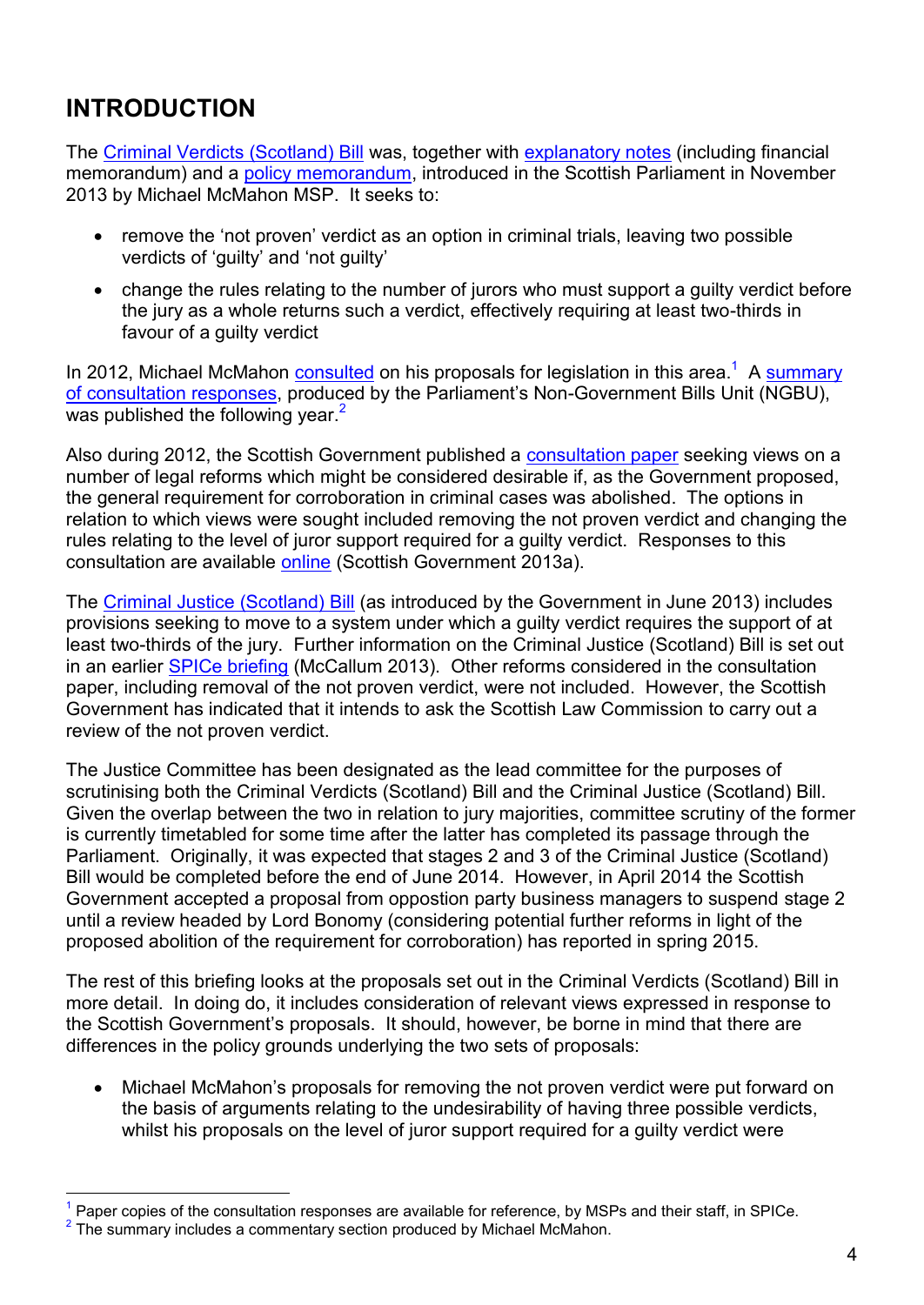advanced as a way of ensuring that abolition of the not proven verdict does not heighten the risk of wrongful convictions

• the Government's proposals in this area were raised in the context of seeking to ensure that criminal proceedings are still subject to an adequate system of checks and balances following its proposed abolition of the requirement for corroboration

## <span id="page-4-0"></span>**ABOLITION OF THE THIRD VERDICT**

#### <span id="page-4-1"></span>**Proposed Reform**

As things stand, three verdicts are available to a judge or jury in a criminal trial – guilty, not guilty and not proven. In legal terms, the implications of a not proven verdict are the same as a not guilty verdict in that the accused is acquitted.

Section 1 of the Criminal Verdicts (Scotland) Bill seeks to establish a two verdict system, effectively removing the option of the not proven verdict. The summary of consultation responses (NGBU 2013) noted that a majority of those responding were in favour of having just two verdicts. Those expressing doubts included the Law Society of Scotland, which questioned whether there is any requirement to reform the three verdict system in the absence of more detailed research.

As noted above, in 2012 the Scottish Government consulted on the possibility of abolishing the not proven verdict. An analysis of responses to the Government's consultation reported that there "was broad support for the removal of the not proven verdict" (Why Research 2013, para 1.12). Despite this, the Criminal Justice (Scotland) Bill as introduced does not seek to change the current three verdict system. The policy memorandum published along with the Scottish Government"s bill states that:

"a significant minority of respondents were concerned that time should be given to allow the impact of implementing Lord Carloway"s recommendations to be assessed before making changes to the three verdict system. The Scottish Government has therefore determined that the "not proven" verdict should be retained for the time being and further consideration given to whether it remains appropriate in light of the implementation of the other changes proposed following the Carloway review." (para 181)

As noted above, the Scottish Government has indicated that it intends to ask the Scottish Law Commission to carry out a review of the not proven verdict.

#### <span id="page-4-2"></span>**Debate**

The existence of the not proven verdict has been criticised over the years on various grounds, with potential negative consequences being identified in relation to:

- the presumption of innocence if the prosecution cannot prove its case beyond reasonable doubt, the accused should be found not guilty without any scope for some sort of 'half-way house'
- fairness for the accused concern that use of the not proven verdict can leave a stigma of guilt following an acquittal
- fairness for the victim concern that use of the not proven verdict can leave a victim with a feeling that a case has not reached a definite conclusion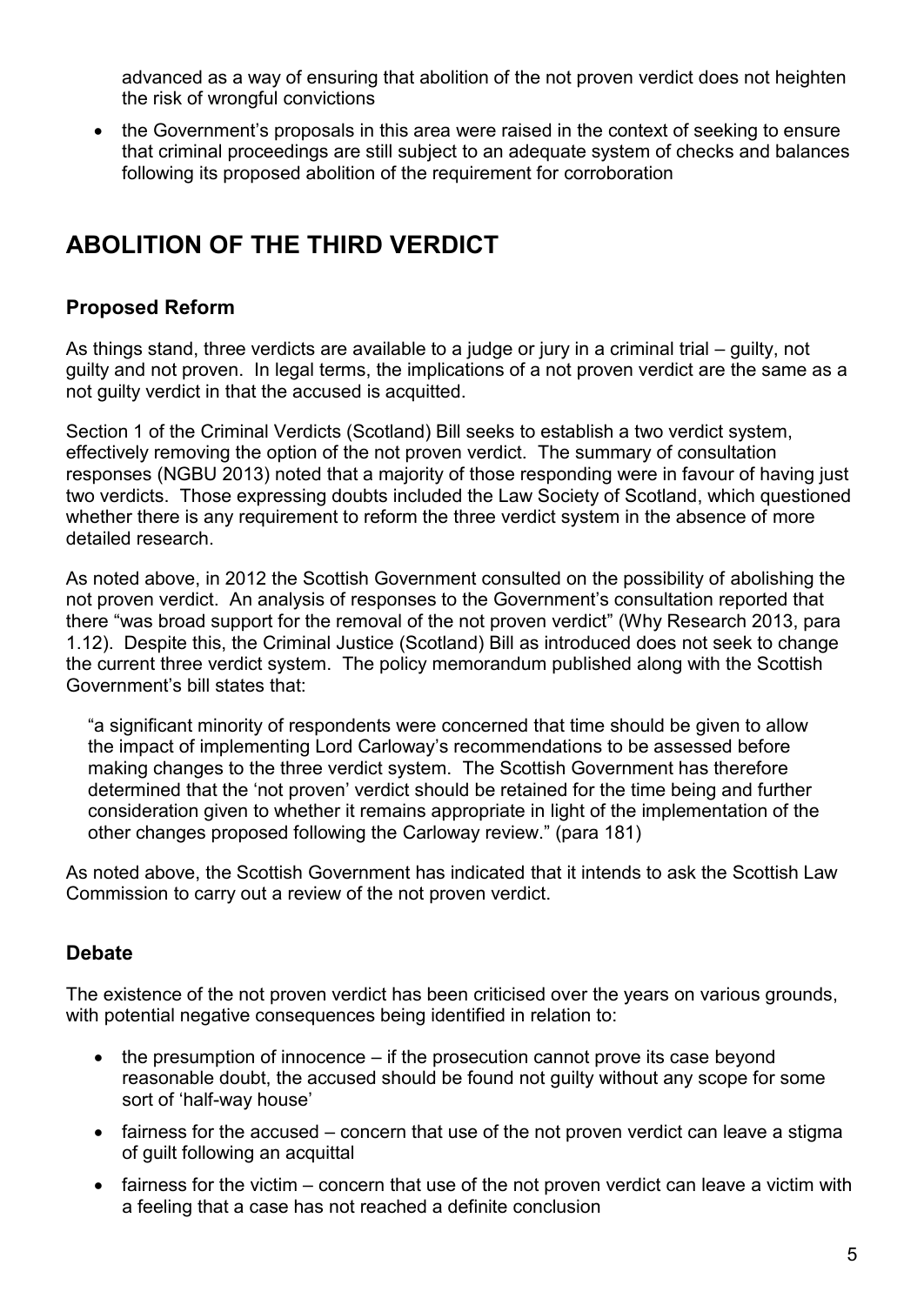clarity for jurors and the general public – concern that the verdict is not always well understood and can cause confusion

Responses highlighting the above issues included ones to Michael McMahon"s consultation; for example:

"We support a two verdict system. There is, quite simply, no merit in having two different verdicts of acquittal, when each verdict has exactly the same practical consequence and the distinction between them is not well understood. We can see no defensible case for the current system. In particular, we support the argument that it is wrong for a verdict of acquittal to carry any implication of stigma." (Chalmers and Leverick, p 1)

"In our experience, for many victims and witnesses, a not proven verdict can be confusing and disappointing. Finality and certainty are crucial elements of an effective criminal justice system. This includes finality and certainty not just on the part of accused persons, but also for victims and victims' families. A clear and transparent verdict of quilt or innocence from the justice system is often vital for providing victims with a sense of closure." (Victim Support Scotland, p 1)

And also responses to the Scottish Government's consultation; for example:

"There is absolutely no doubt that the existence of a third verdict causes confusion for juries and it is not merely anecdotal to say that the existence of that verdict presents for juries a real problem which regularly requires to be dealt with. Those of us who conduct jury trials on a regular basis are very familiar with the situation where the jury return to ask the question – "what is the difference between the not guilty and the not proven verdict?" The answer that has to be given to them is exactly the same as was carefully given to them a few minutes earlier during the judge"s charge, namely that there is no difference, and the continuing confusion is evident on their faces." (Sheriff Maciver, p 14)

A number of responses sought to rebut some of the above arguments. For instance, in relation to the issue of clarity for jurors, a response to Michael McMahon"s consultation stated that:

"Juries are told in plain terms that both "not proven" and "not guilty" are verdicts of acquittal. It is patronising to jurors to assume that they cannot or do not understand what this means." (Faculty of Advocates, p 2)

In addition, in relation to impact on victims, a response to the Scottish Government's consultation suggested that use of the not proven verdict in sexual offence cases "conveys a message to the complainer that notwithstanding the lack of conviction, she was not necessarily disbelieved" (Campbell and Kennedy, p 3).

It has also been argued that any move away from a three verdict system should be considered in the context of a wider review. For example, the response from the Faculty of Advocates, to Michael McMahon"s consultation, stated that:

"The Faculty recognises that there may be a case for moving from a three verdict to a two verdict system. There are, however, strongly held views on both sides of the question. The question of whether the case for reform is made out is one which should be considered in the context of a review of the criminal justice system as a whole having regard to the other proposals which are currently on the table for reform." (p 2)

Positive reasons advanced for retaining the not proven verdict, as a third option, include the argument that it can act as a safeguard against wrongful conviction. A response from the Judges of the High Court of Justiciary to the Scottish Government"s consultation noted: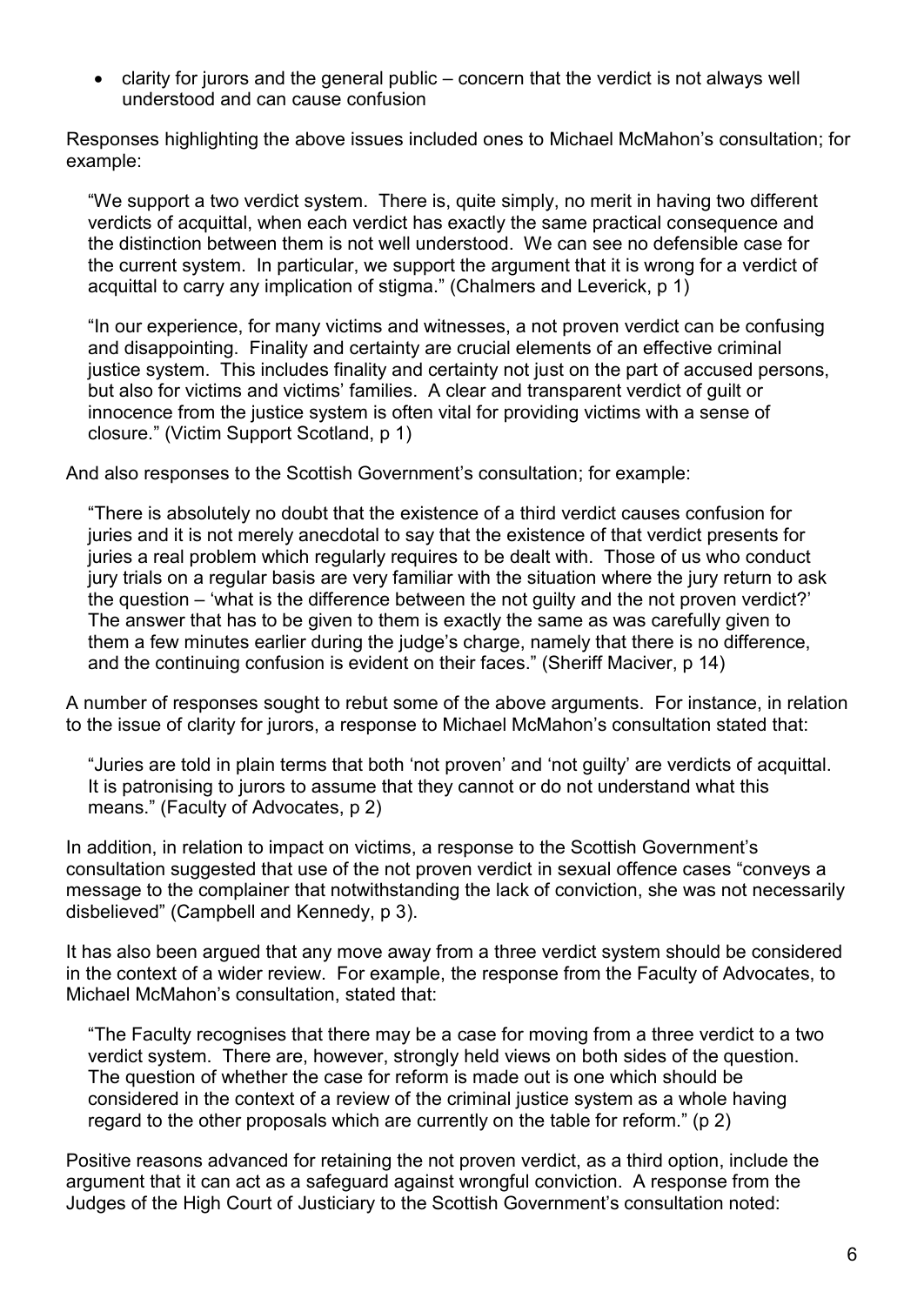"We recognise that, looked at in isolation, there are arguments for and against the retention of the not proven verdict. Within the judiciary there are different views. Some of our number consider that the verdict should be abolished while others wish to see it retained. It is, on any view, a very well established verdict in Scottish criminal procedure. Some judges consider that it provides a safeguard in cases where the jury are not satisfied beyond reasonable doubt that the accused is guilty but are uncomfortable in returning a verdict of not guilty. It provides a jury with an opportunity to return a nuanced verdict. Others take the view that it is an unnecessary and illogical verdict. In their view, in a case in which the Crown have failed to discharge the onus of proving guilt, the appropriate and logical verdict of acquittal is not quilty." ( $p \nabla$ )

It may also be noted that use of the not proven verdict is not restricted to juries (see statistics below). A response to the Scottish Government's consultation from Sheriff McFadyen suggested that:

"While the not proven verdict is often criticised and is somewhat anachronistic, the fact that it is used, albeit sparingly, in summary trials perhaps indicates that it is not wholly pointless." (p 3)

As well as seeking views on whether there should be a move to a choice between two verdicts only, Michael McMahon"s consultation sought views on what those verdicts might be (eg guilty/not guilty or proven/not proven). The Scottish Government"s consultation also sought views on this point. As noted above, the Criminal Verdicts (Scotland) Bill provides for two verdicts of guilty and not guilty. The accompanying policy memorandum states that:

"removing not proven and leaving guilty and not guilty intact is considered to offer the greatest clarity and has the advantages of familiarity and continuity". (para 36)

Arguments advanced in favour of a choice between guilty and not guilty include:

- they have greater public familiarity, are more readily understood and are widely used in other jurisdictions
- use of not guilty, as opposed to not proven, better reflects the presumption of innocence

Arguments advanced in favour of a choice between proven and not proven include:

<span id="page-6-0"></span>• they better reflect the role of the jury (or judge in a summary case) at the conclusion of a trial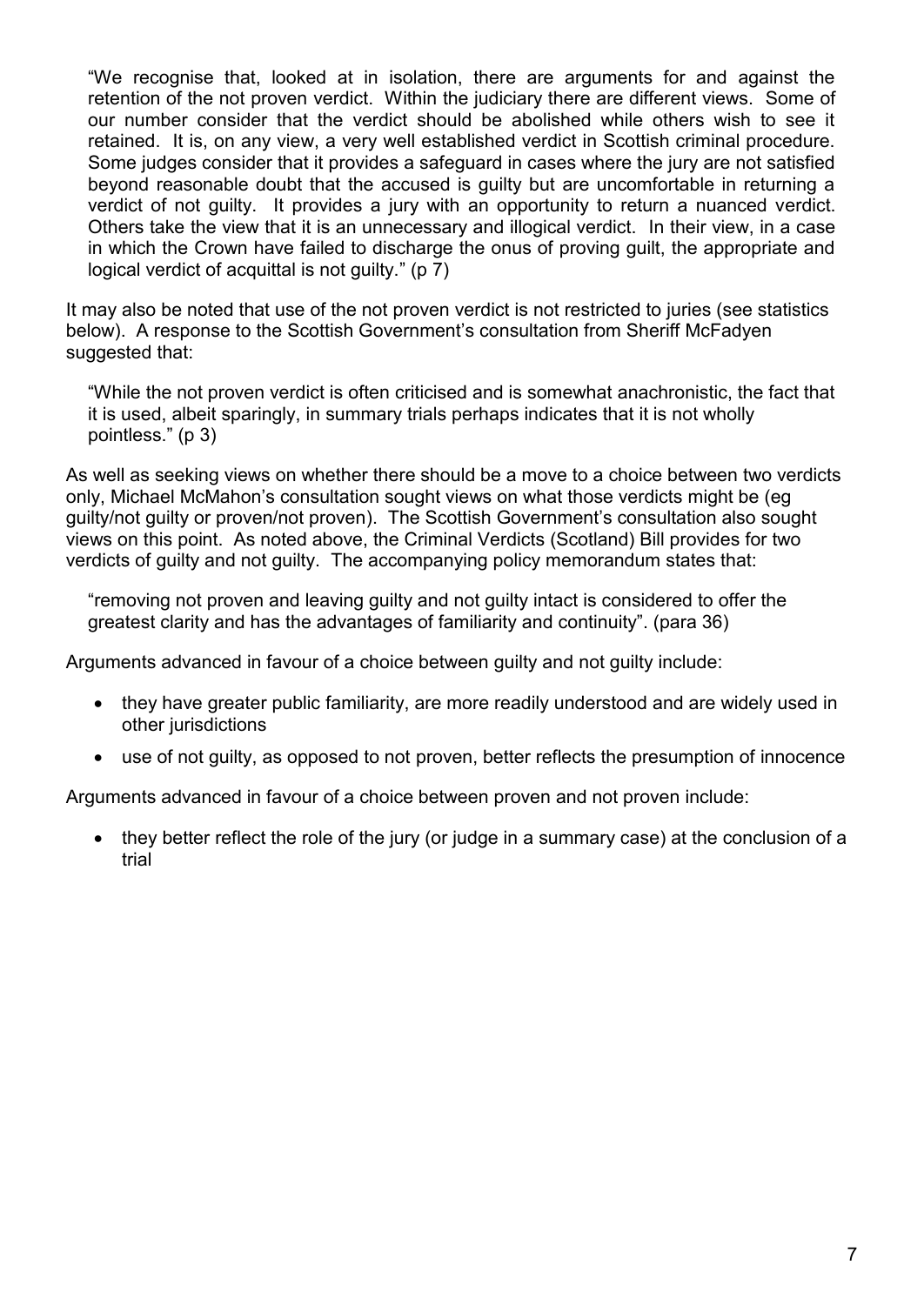#### **Statistics**

Table 1 below provides figures, for 2012-13, on people proceeded against in the criminal courts broken down by outcome – including those acquitted on the basis of a not proven verdict.

| Outcome       | PNGA* or<br>deserted | Acquitted -<br>not guilty | Acquitted -<br>not proven | Charge<br>proved | Total   |
|---------------|----------------------|---------------------------|---------------------------|------------------|---------|
| Percent       | 9%                   | 4%                        | 1%                        | 87%              | 100%    |
| <b>Number</b> | 9,979                | 4,710                     | 970                       | 100,964          | 116,623 |

**Table 1: People proceeded against in court by outcome, 2012-13**

Source: Scottish Government 2013b (tables 2a and 2b) \* Plea of not guilty accepted

The picture presented by the above table, in terms of use of the not proven verdict, is fairly typical of recent years. For example, 1% of all criminal court outcomes during each of the five years 2008-09 to 2012-13 involved the case against the accused being found not proven (see relevant Scottish Government statistical bulletins relating to [criminal proceedings\)](http://www.scotland.gov.uk/Topics/Statistics/Browse/Crime-Justice/PubCriminalProceedings).

Of the 970 people acquitted on the basis of a not proven verdict in 2012-13: $3$ 

- 276 were prosecuted under solemn procedure (High Court and sheriff courts), and thus the not proven verdict was delivered by a jury
- 694 were prosecuted under summary procedure (sheriff and justice of the peace courts), and thus the not proven verdict was delivered by a sheriff, etc

Although there were more instances of the not proven verdict being used in the summary courts, this is a product of the large number of cases dealt with by those courts rather than the likelihood of the verdict being employed. For example, in 2012-13, the percentage of people proceeded against who were acquitted on the basis of a not proven verdict was approximately:

- 4% under solemn procedure
- 0.5% under summary procedure

The above proportions are similar to those for other recent years.

The picture for particular offences varies, with the not proven verdict representing a significantly higher proportion of outcomes in relation to some offences.<sup>4</sup> Table 2 sets out figures for the three offence categories with the highest proportions of not proven outcomes in 2012-13.

 $\overline{a}$ 

<sup>&</sup>lt;sup>3</sup> Statistics provided by Scottish Government officials.

<sup>4</sup> Scottish Government statistical bulletins regularly group contraventions of the law into 'crimes' and 'offences' to provide some indication of the seriousness of the matter. The term "offence" is used in this briefing to cover both.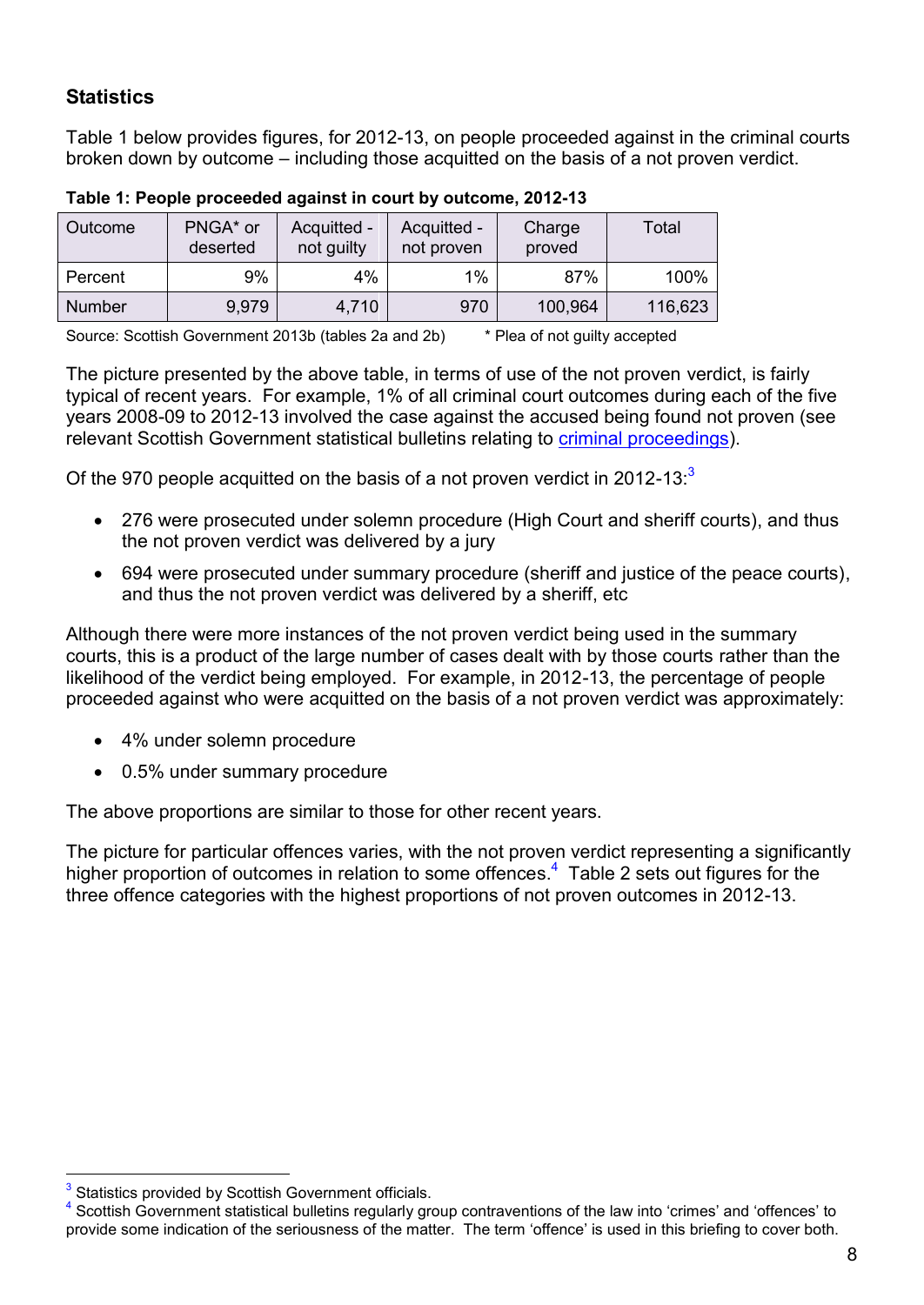| Table 2: People proceeded against in court by selected offence category and outcome, 2012-13 |  |  |
|----------------------------------------------------------------------------------------------|--|--|
|----------------------------------------------------------------------------------------------|--|--|

| Outcome                    |      | PNGA* or<br>deserted | Acquitted -<br>not guilty | Acquitted -<br>not proven | Charge<br>proved | Total |
|----------------------------|------|----------------------|---------------------------|---------------------------|------------------|-------|
| Rape and attempted<br>rape | %    | 1%                   | 28%                       | 15%                       | 56%              | 100%  |
|                            | No.  | $\overline{2}$       | 38                        | 21                        | 77               | 138   |
| Sexual assault             | $\%$ | 6%                   | 18%                       | 11%                       | 65%              | 100%  |
|                            | No.  | 19                   | 57                        | 34                        | 206              | 316   |
| Homicide                   | %    | 4%                   | 12%                       | 7%                        | 77%              | 100%  |
|                            | No.  | 6                    | 17                        | 10                        | 113              | 146   |

Source: Scottish Government 2013b (tables 2a and 2b) \* Plea of not guilty accepted

Official figures for recent years have consistently disclosed relatively high use of not proven verdicts in relation to "rape and attempted rape" (eg the highest proportion for any of the offence categories used in relevant Scottish Government statistical bulletins for each of the five years 2008-09 to 2012-13 – ranging between 14% and 21%).<sup>5</sup> However, it may be noted that the same figures also indicate relatively high proportions of such cases ending in not guilty acquittals (ranging between 21% and 38% during the same five years). Thus, the higher than average incidence of not proven verdicts may, at least to some extent, simply reflect the higher than average proportion of acquittals.

In terms of numbers, rather than proportions, various other offence categories (involving many more court cases) account for more not proven verdicts. Table 3 sets out figures for the three offence categories with the highest numbers of not proven outcomes in 2012-13.

| Outcome                                 |      | PNGA* or<br>deserted | Acquitted -<br>not guilty | Acquitted -<br>not proven | Charge<br>proved | Total  |
|-----------------------------------------|------|----------------------|---------------------------|---------------------------|------------------|--------|
| Common assault                          | $\%$ | 12%                  | 9%                        | 2%                        | 78%              | 100%   |
|                                         | No.  | 2,007                | 1,438                     | 254                       | 13,039           | 16,738 |
| Breach of the peace,<br>etc             | $\%$ | 9%                   | 5%                        | 1%                        | 86%              | 100%   |
|                                         | No.  | 1,298                | 678                       | 130                       | 12,935           | 15,041 |
| Serious assault and<br>attempted murder | $\%$ | 12%                  | 18%                       | 6%                        | 63%              | 100%   |
|                                         | No.  | 246                  | 369                       | 124                       | 1,276            | 2,015  |

**Table 3: People proceeded against in court by selected offence category and outcome, 2012-13**

Source: Scottish Government 2013b (tables 2a and 2b) \* Plea of not guilty accepted

## <span id="page-8-0"></span>**JURY MAJORITY REQUIRED FOR A GUILTY VERDICT**

### <span id="page-8-1"></span>**Proposed Reform**

Under current rules, a jury returns a verdict of guilty where at least eight of its members support that verdict. This level of support is required whether the jury has a full complement of 15 jurors or is reduced in numbers (eg because one or more jurors have been excused).<sup>6</sup> Where a guilty verdict does not attract the support of at least eight jurors the accused is acquitted. Under these rules, a person may be convicted on the basis of a simple majority (ie eight out of 15) and there

 $\overline{a}$ <sup>5</sup> See Scottish Government statistical bulletins relating to criminal proceedings.

 $6$  A criminal jury must retain at least 12 jurors to be properly constituted.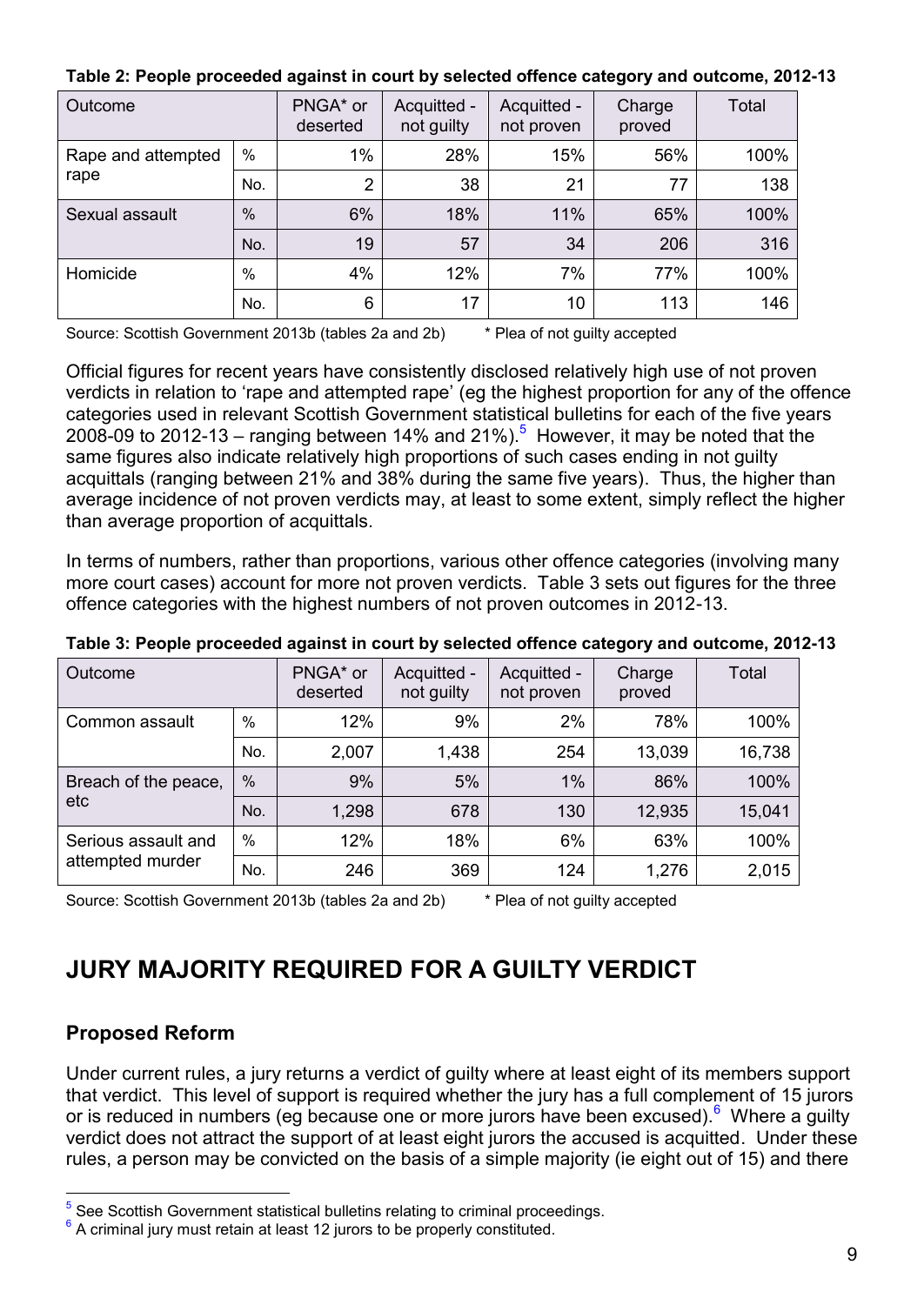is no potential for a hung jury (ie the only possible outcomes are a finding of guilt or an acquittal).

Section 2 of the Criminal Verdicts (Scotland) Bill seeks to introduce a system under which a guilty verdict requires the support of at least two-thirds of the jury (eg ten jurors where it has a full complement of 15 members).<sup>7</sup> Any other result would lead to an acquittal. Section 70 of the Criminal Justice (Scotland) Bill seeks to make the same change.

The policy memorandum published along with the Criminal Justice (Scotland) Bill notes that:

"Scotland is the only common law jurisdiction where an accused person can be convicted on a simple majority verdict. Other systems which are based on a simple majority verdict generally have additional protections. For example, Italy allows conviction on a simple majority, but the two judges sit alongside six lay jurors. In Belgium, jurors can convict on a simple majority but a unanimous panel of judges can overturn "erroneous" verdicts." (para  $(173)^{8}$ 

The reasons for the inclusion of this reform in the two bills differ. However, both bills are concerned with ensuring that some other reform (abolition of the not proven verdict or of the requirement for corroboration) does not lead to an increased risk of wrongful convictions. The policy memorandum published along with the Criminal Verdicts (Scotland) Bill states that:

"If there is any possibility that more guilty verdicts will arise from the removal of the not proven verdict, it is important to ensure that such convictions are safe. In order to address any possible bias against the accused as the result of the loss of not proven, it therefore makes sense to increase the majority required to convict and to take both measures forward at the same time." (para 18)

Whilst the Scottish Government's 2012 consultation noted that:

"the concern most often raised in connection with the removal of the requirement for corroboration is whether it would be safe to convict an accused person on the basis of a simple majority of the jury and on uncorroborated evidence". (para 40)

Although the Justice Committee considered the Scottish Government"s proposal in this area during stage 1 scrutiny of the Criminal Justice (Scotland) Bill, its [stage 1 report](http://www.scottish.parliament.uk/parliamentarybusiness/CurrentCommittees/72893.aspx) (2014) did not express a concluded view on its merits. Rather, it called for a wider review of additional reforms in light of the proposed abolition of the requirement for corroboration:

"The Committee is convinced that, if the general requirement for corroboration continues to be considered, this should only occur following an independent review of what other reforms may be needed to ensure that the criminal justice system as a whole contains appropriate checks and balances." (para 414)

<span id="page-9-0"></span>The terms of reference of the independent review, established by the Scottish Government to look at potential further reforms in light of the proposed abolition of the requirement for corroboration, include consideration of "jury majority and size" (Scottish Government 2014).

 $\overline{a}$ 

 $^7$  This may be described as a requirement for a 'weighted' or 'qualified' majority.

<sup>&</sup>lt;sup>8</sup> Appendix B of the Scottish Government's 2012 consultation provides further information on jury systems in a number of countries.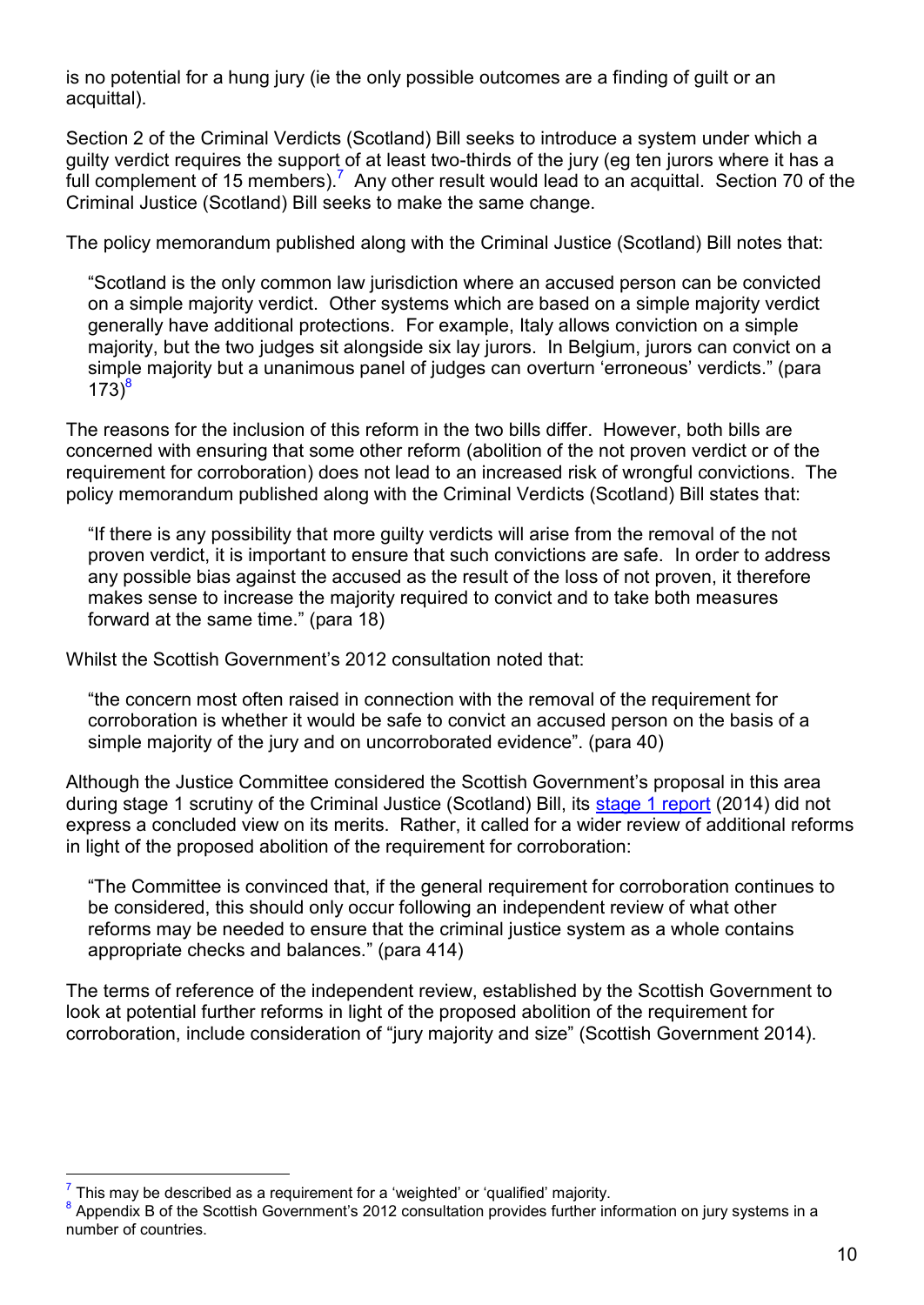#### **Debate**

 $\overline{a}$ 

Responses to the two consultations,<sup>9</sup> and evidence received by the Justice Committee during stage 1 scrutiny of the Criminal Justice (Scotland) Bill, included views on:

- whether reform is desirable in light of other proposed changes (abolition of the not proven verdict or of the requirement for corroboration) and/or in its own right
- the nature of any reform (eg the proportion of jurors needed for a guilty verdict)

This briefing does not deal with evidence which is linked specifically to the proposed abolition of the requirement for corroboration. Apart from this, the main issues raised are illustrated below.

The Justice Committee"s stage 1 report (2014) on the Criminal Justice (Scotland) Bill noted that:

"there was a general view that changing the jury majority requirement in returning a guilty verdict was a positive step in improving confidence in the criminal justice system, even irrespective of the corroboration debate". (para 371)

Similar expressions of opinion in response to Michael McMahon"s consultation included:

"Even if we do not move to a two verdict system, the majority required for conviction ought in any event to be increased" (Ferguson, p 1)

Whilst the Faculty of Advocates stated that:

"There is a case for increasing the majority required for a conviction whether or not there is a move to a two verdict system. Although the Crown must prove the case beyond reasonable doubt, an accused may, under the present law, be convicted even though seven out of fifteen jurors are not convinced by the Crown case – indeed, even if seven out of fifteen jurors find the exculpatory evidence credible and reliable." (p 3)

However, the response from Victim Support Scotland to Michael McMahon"s consultation indicated that it was not convinced that the case for change had been made:

"We do not perceive that there is a rationale for changing the majority based on the number of verdicts available to the jury. Changing from the three verdict system to a two verdict system does not alter the fact that there are only two outcomes to a case; that is, a person is either convicted or acquitted." (p 3)

In relation to the size of any increased majority required for a guilty verdict, the above response said that "we do not want to create a system whereby the number of votes required to convict is so high that it acts as an impediment to justice" (p 3). The analysis of responses to the Scottish Government"s consultation noted that:

"Opinions differed over the size of a majority; most of those who specified favoured a majority of 10 or more out of 15 jurors. The main themes to emerge on this issue were: the need to ensure that there is justification for the number that is chosen; and that the majority should be in line with other countries." (Why Research 2013, paras 1.8)

It may be noted that the Scottish Government's 2012 consultation had proposed that both convictions and acquittals should require the support of a majority of jurors, with a minimum of

<sup>&</sup>lt;sup>9</sup> Michael McMahon's 2012 consultation on his proposals for legislation and the 2012 Scottish Government consultation on possible additional safeguards (in light of the proposed abolition of the general requirement for corroboration).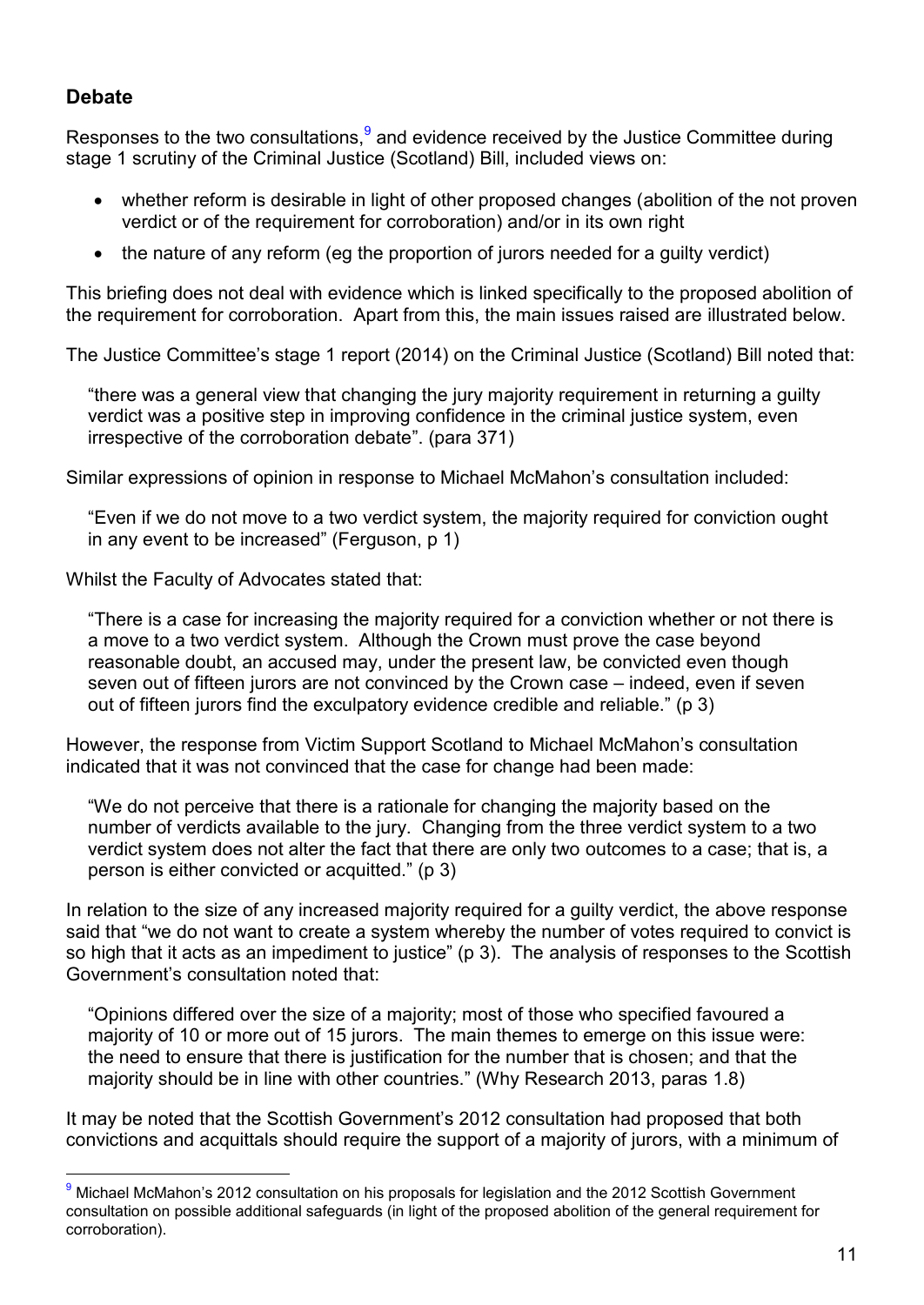nine or ten jurors being suggested. This would have introduced the possibility of hung juries (eg where eight support acquittal and seven support conviction, or vice versa). This approach is not adopted in either the Criminal Verdicts (Scotland) Bill or the Criminal Justice (Scotland) Bill. The analysis of responses to the Scottish Government's consultation reported that:

"In relation to the need for a majority for acquittal, many respondents felt that failure to convict should automatically result in acquittal." (Why Research 2013, para 1.9)

Submissions arguing against the possibility of having hung juries included one from the Judges of the High Court of Justiciary:

<span id="page-11-0"></span>"We find it difficult to identify any justification for it. We consider this proposal to be illogical and contrary to the presumption of innocence. An accused person is presumed to be innocent and remains innocent unless and until the jury are satisfied beyond reasonable doubt of his guilt. In our view, once an appropriate qualified majority is identified, failure to reach that majority should result in acquittal. The Crown would have failed to displace the presumption of innocence by satisfying the jury beyond reasonable doubt of the guilt of the accused. In these circumstances we consider that an acquittal should follow." (p 4-5)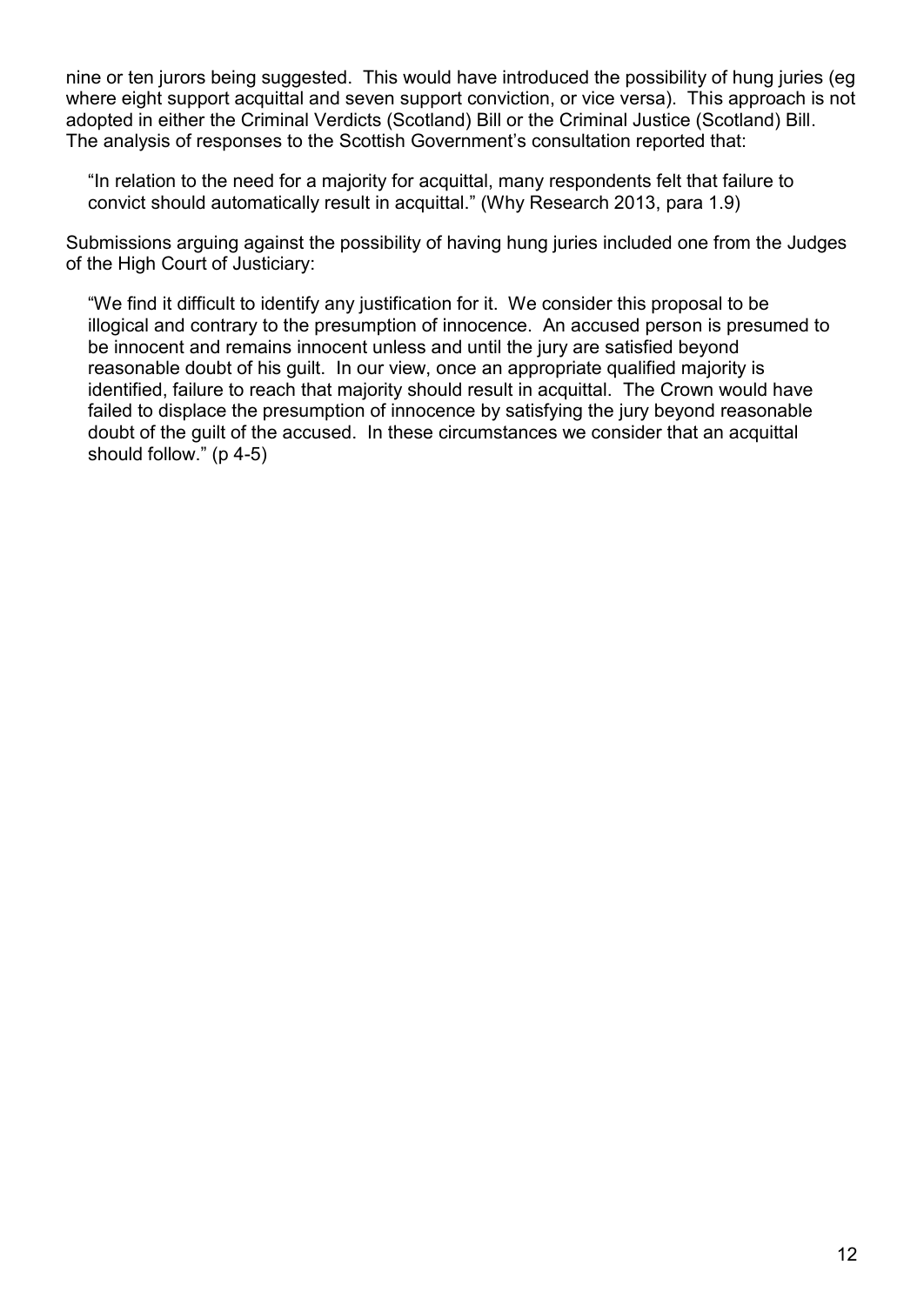## **SOURCES**

*Criminal Justice (Scotland) Bill [as introduced] Session 4 (2013)*. SP Bill 35. Edinburgh: Scottish Parliament. Available at:

[http://www.scottish.parliament.uk/S4\\_Bills/Criminal%20Justice%20\(Scotland\)%20Bill/b35s4](http://www.scottish.parliament.uk/S4_Bills/Criminal%20Justice%20(Scotland)%20Bill/b35s4-introd.pdf) [introd.pdf](http://www.scottish.parliament.uk/S4_Bills/Criminal%20Justice%20(Scotland)%20Bill/b35s4-introd.pdf)

*Criminal Justice (Scotland) Bill: Policy Memorandum Session 4 (2013)*. SP Bill 35-PM. Edinburgh: Scottish Parliament. Available at: [http://www.scottish.parliament.uk/S4\\_Bills/Criminal%20Justice%20\(Scotland\)%20Bill/b35s4-](http://www.scottish.parliament.uk/S4_Bills/Criminal%20Justice%20(Scotland)%20Bill/b35s4-introd-pm.pdf)

[introd-pm.pdf](http://www.scottish.parliament.uk/S4_Bills/Criminal%20Justice%20(Scotland)%20Bill/b35s4-introd-pm.pdf)

*Criminal Verdicts (Scotland) Bill [as introduced] Session 4 (2013)*. SP Bill 42. Edinburgh: Scottish Parliament. Available at:

[http://www.scottish.parliament.uk/S4\\_Bills/Criminal%20Verdicts%20Bill/b42s4-introd.pdf.pdf](http://www.scottish.parliament.uk/S4_Bills/Criminal%20Verdicts%20Bill/b42s4-introd.pdf.pdf)

*Criminal Verdicts (Scotland) Bill: Explanatory Notes (and other accompanying documents) Session 4 (2013)*. SP Bill 42-EN. Edinburgh: Scottish Parliament. Available at: [http://www.scottish.parliament.uk/S4\\_Bills/Criminal%20Verdicts%20Bill/b42s4-introd-en.pdf](http://www.scottish.parliament.uk/S4_Bills/Criminal%20Verdicts%20Bill/b42s4-introd-en.pdf)

*Criminal Verdicts (Scotland) Bill: Policy Memorandum Session 4 (2013)*. SP Bill 42-PM. Edinburgh: Scottish Parliament. Available at: [http://www.scottish.parliament.uk/S4\\_Bills/Criminal%20Verdicts%20Bill/b42s4-introd-pm.pdf](http://www.scottish.parliament.uk/S4_Bills/Criminal%20Verdicts%20Bill/b42s4-introd-pm.pdf)

McCallum, F. (2013) *Criminal Justice (Scotland) Bill*. SPICe Briefing 13/55. Available at: <http://www.scottish.parliament.uk/parliamentarybusiness/67015.aspx> [Accessed 25 June 2014]

McMahon, M. (2012) *Reform of Criminal Verdicts (Scotland) Bill*. Available at: [http://www.scottish.parliament.uk/S4\\_MembersBills/Reform\\_of\\_Criminal\\_Verdicts\\_consultation\\_](http://www.scottish.parliament.uk/S4_MembersBills/Reform_of_Criminal_Verdicts_consultation_amended.pdf) [amended.pdf](http://www.scottish.parliament.uk/S4_MembersBills/Reform_of_Criminal_Verdicts_consultation_amended.pdf) [Accessed 25 June 2014]

Consultation responses (paper copies of responses are available for reference, by MSPs and their staff, in SPICe):

- Chalmers, J and Leverick, F
- Faculty of Advocates
- Ferguson, P
- Victim Support Scotland

Non-Government Bills Unit (NGBU). (2013) *Proposed Reform of Criminal Verdicts Bill – Summary of Consultation Responses*. Available at: [http://www.scottish.parliament.uk/S4\\_MembersBills/Summary\\_of\\_responses\\_Criminal\\_verdicts](http://www.scottish.parliament.uk/S4_MembersBills/Summary_of_responses_Criminal_verdicts_updated_Oct_13.pdf) updated Oct 13.pdf [Accessed 25 June 2014]

Scottish Government. (2012) *Reforming Scots Criminal Law and Practice: Additional Safeguards Following the Removal of the Requirement for Corroboration.* Available at: <http://www.scotland.gov.uk/Publications/2012/12/4628> [Accessed 17 June 2014]

Consultation responses [Accessed 25 June 2014]:

- Campbell, L and Kennedy, C. Available at: <http://www.scotland.gov.uk/Resource/0042/00425563.pdf>
- Judges of the High Court of Justiciary. Available at: <http://www.scotland.gov.uk/Resource/0042/00425577.pdf>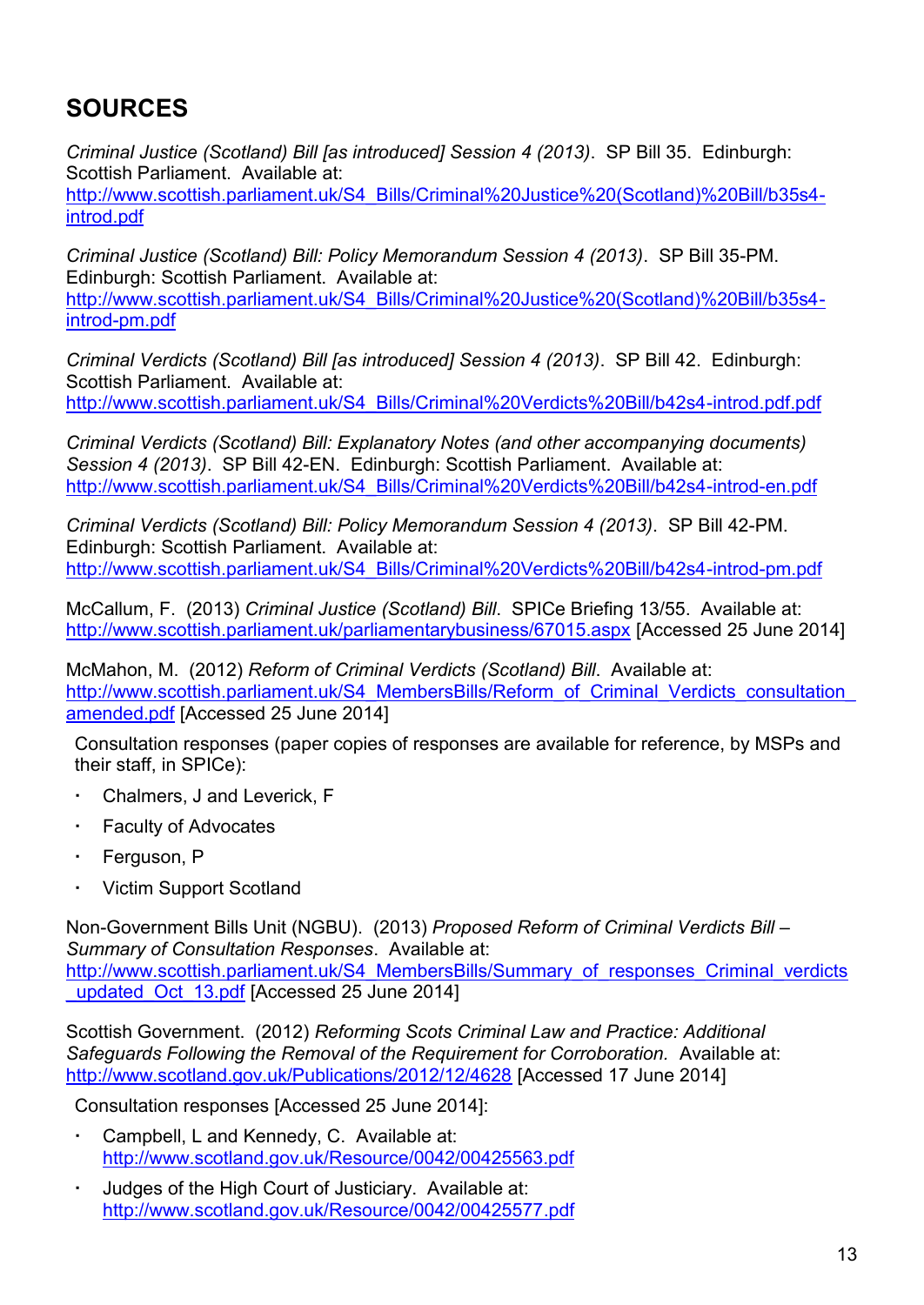- Maciver, K. Available at: <http://www.scotland.gov.uk/Resource/0042/00425567.pdf>
- McFadyen, N. Available at: <http://www.scotland.gov.uk/Resource/0042/00425561.pdf>

Scottish Government. (2013a) *Additional Safeguards Following the Removal of the Requirement for Corroboration: Consultation Responses*. Available at: <http://www.scotland.gov.uk/Publications/2013/06/7066> [Accessed 25 June 2014]

Scottish Government. (2013b) *Criminal Proceedings in Scotland, 2012-13*. Available at: <http://www.scotland.gov.uk/Publications/2013/11/2711> [Accessed 25 June 2014]

Scottish Government. (2014) Letter from the Scottish Government to the Convener of the Justice Committee, dated 5 February 2014. Available at: http://www.scottish.parliament.uk/S4\_JusticeCommittee/Inquiries/20140205\_CSfJ\_to\_CG\_Ref [GP.pdf](http://www.scottish.parliament.uk/S4_JusticeCommittee/Inquiries/20140205_CSfJ_to_CG_Ref_GP.pdf) [Accessed 25 June 2014]

Scottish Government. *Criminal Proceedings*. Statistical Bulletins, Crime and Justice Series. Available at: [http://www.scotland.gov.uk/Topics/Statistics/Browse/Crime-](http://www.scotland.gov.uk/Topics/Statistics/Browse/Crime-Justice/PubCriminalProceedings)[Justice/PubCriminalProceedings](http://www.scotland.gov.uk/Topics/Statistics/Browse/Crime-Justice/PubCriminalProceedings) [Accessed 25 June 2014]

Scottish Parliament Justice Committee. (2014) 3<sup>rd</sup> Report, 2014 (Session 4): Stage 1 Report on *the Criminal Justice (Scotland) Bill*. SPP 468. Edinburgh: Scottish Parliament. Available at: <http://www.scottish.parliament.uk/parliamentarybusiness/CurrentCommittees/72893.aspx>

Why Research. (2013) *Reforming Scots Criminal Law and Practice: Additional Safeguards Following the Removal of the Requirement for Corroboration – Analysis of Consultation Responses*. Available at: <http://www.scotland.gov.uk/Publications/2013/06/1213> [Accessed 25 June 2014]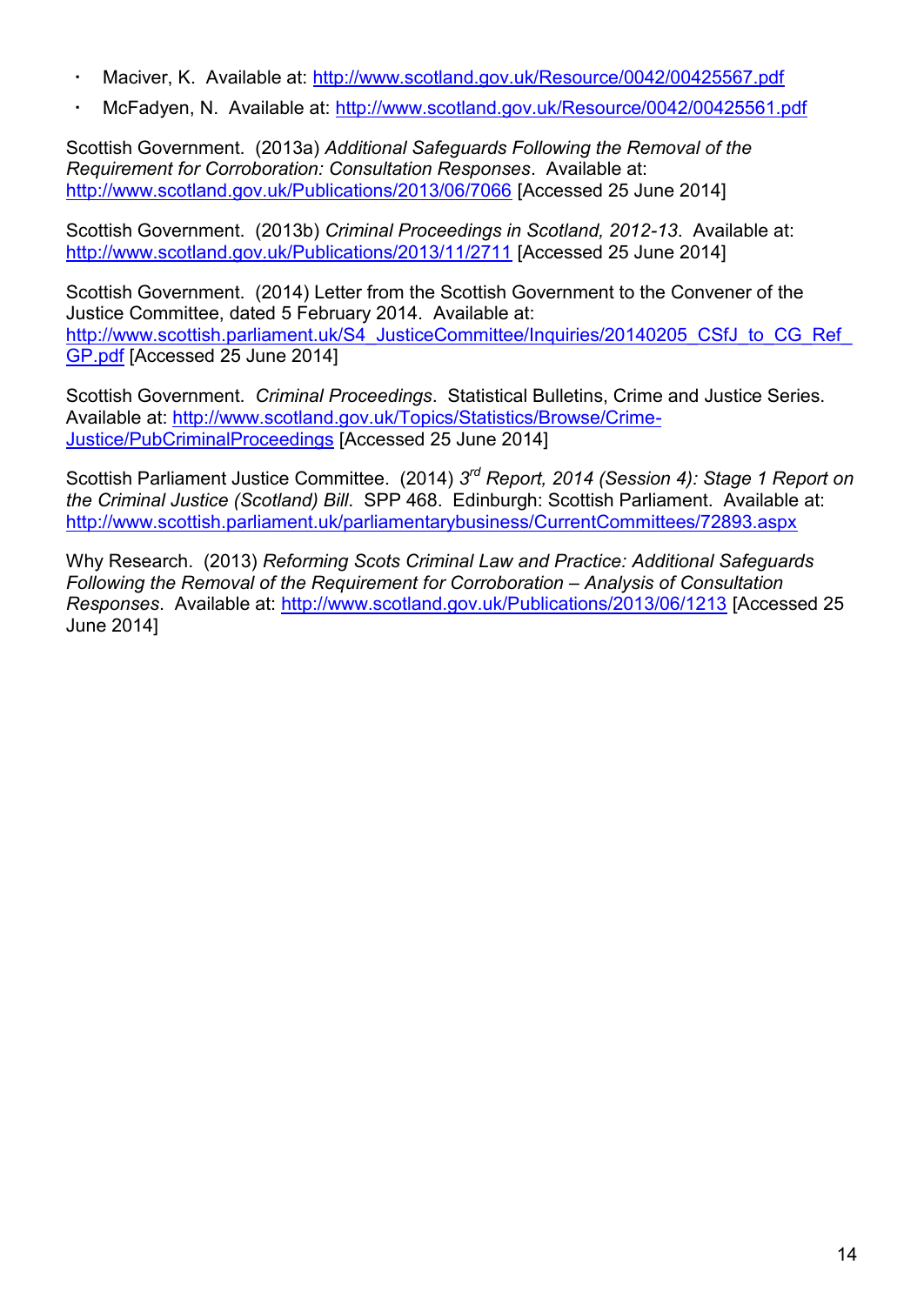THIS PAGE IS INTENTIONALLY BLANK.